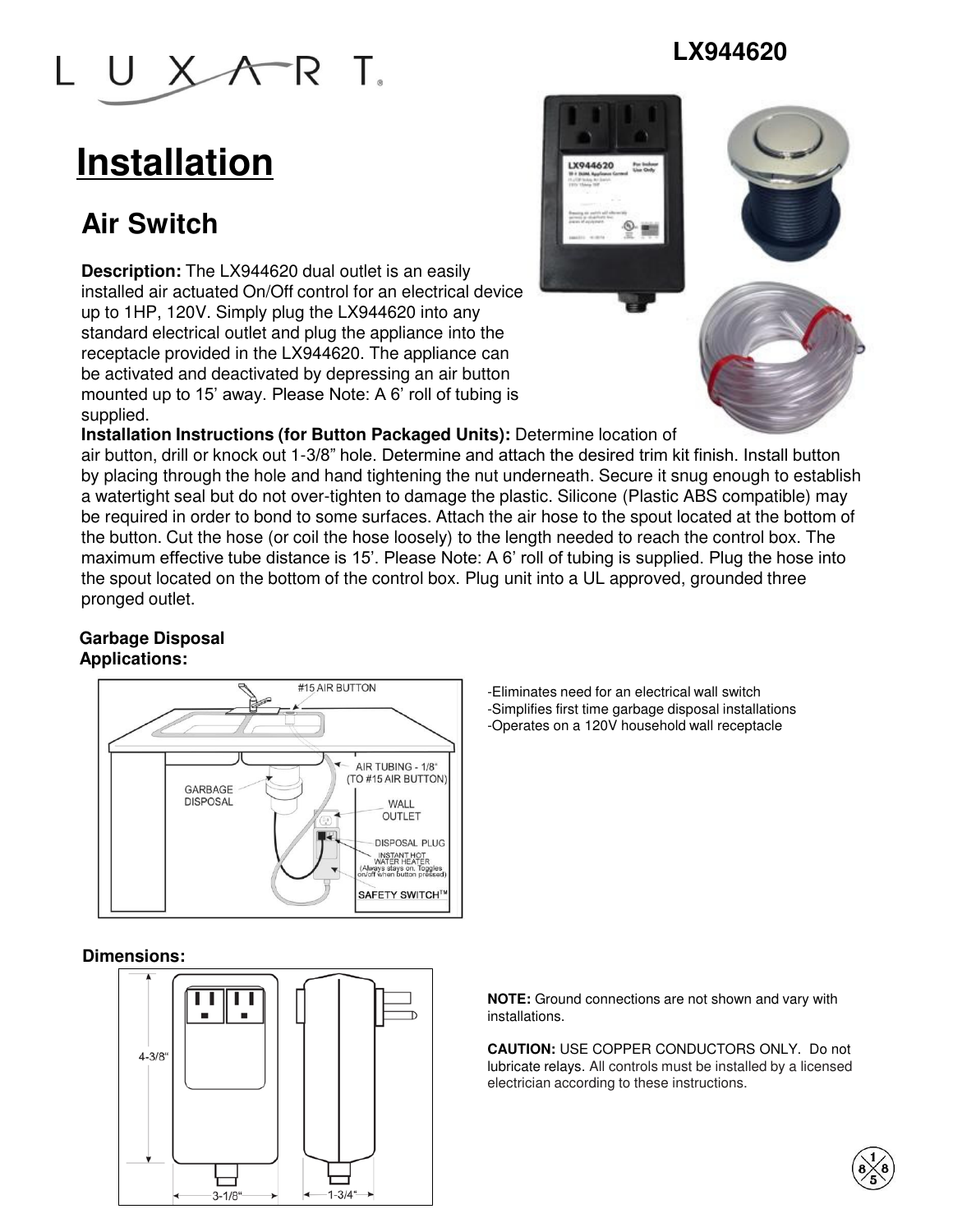

# **Installation**

### **IMPORTANT SAFETY INSTRUCTIONS READ AND FOLLOW ALL INSTRUCTIONS**

1. A pressure wire connector is provided on metallic enclosures to permit connections of a minimum No. 8 AWG solid copper bonding conductor between any metal equipment, metal enclosures of electrical equipment, metal water pipe, or conduit within 5 feet (1.5 m) of the unit as needed to comply with local requirements. Polymeric enclosures are supplied with an internal equipment ground bar.

2. THIS CONTROL MUST BE FACTORY INSTALLED OR INSTALLED BY A LICENSED ELECTRICIAN ACCORDING TO STATE, NATIONAL, AND LOCAL ELECTRICAL CODE AND THE INSTRUCTIONS.

3. Use copper conductors only.

4. DANGER - To reduce the risk of injury do not permit children to use this product unless they are closely supervised at all times.

5. Install to provide drainage of compartment for electrical components.

6. A ground-fault circuit interrupter (GFCI) designated line is to be installed in accordance with the National Electrical Code, the Canadian Electrical Code and all local codes in effect at the time of installation. When unit is provided with a GFCI, the GFCI must be tested monthly. To conduct the test the unit must be operating. Push the test button. The unit should stop operating and the reset button should appear. Push the reset button. The unit should now operate normally. If the interrupter fails to operate in this manner, there is a ground current flowing, indicating the possibility of electric shock. Disconnect the power until the fault has been corrected.

7. The electrical supply for this product must include a suitably rated switch or circuit breaker to open all ungrounded supply conductors to comply with Section 422-20 of the National Electrical Code, ANSI/NFPA 70-1987. The disconnect must be readily accessible to the tub occupant but installed at least 5 feet (1.5m) from tub water.

8. No electrical appliance may be placed within a 5 foot reach path from the water's edge.

9. Use only non-conductive tubing to connect any air actuator.

10. Valve must be inaccessible to tub occupant and installed at least 5 feet away from the inside walls of the tub.

### **READ AND SAVE THESE INSTRUCTIONS**